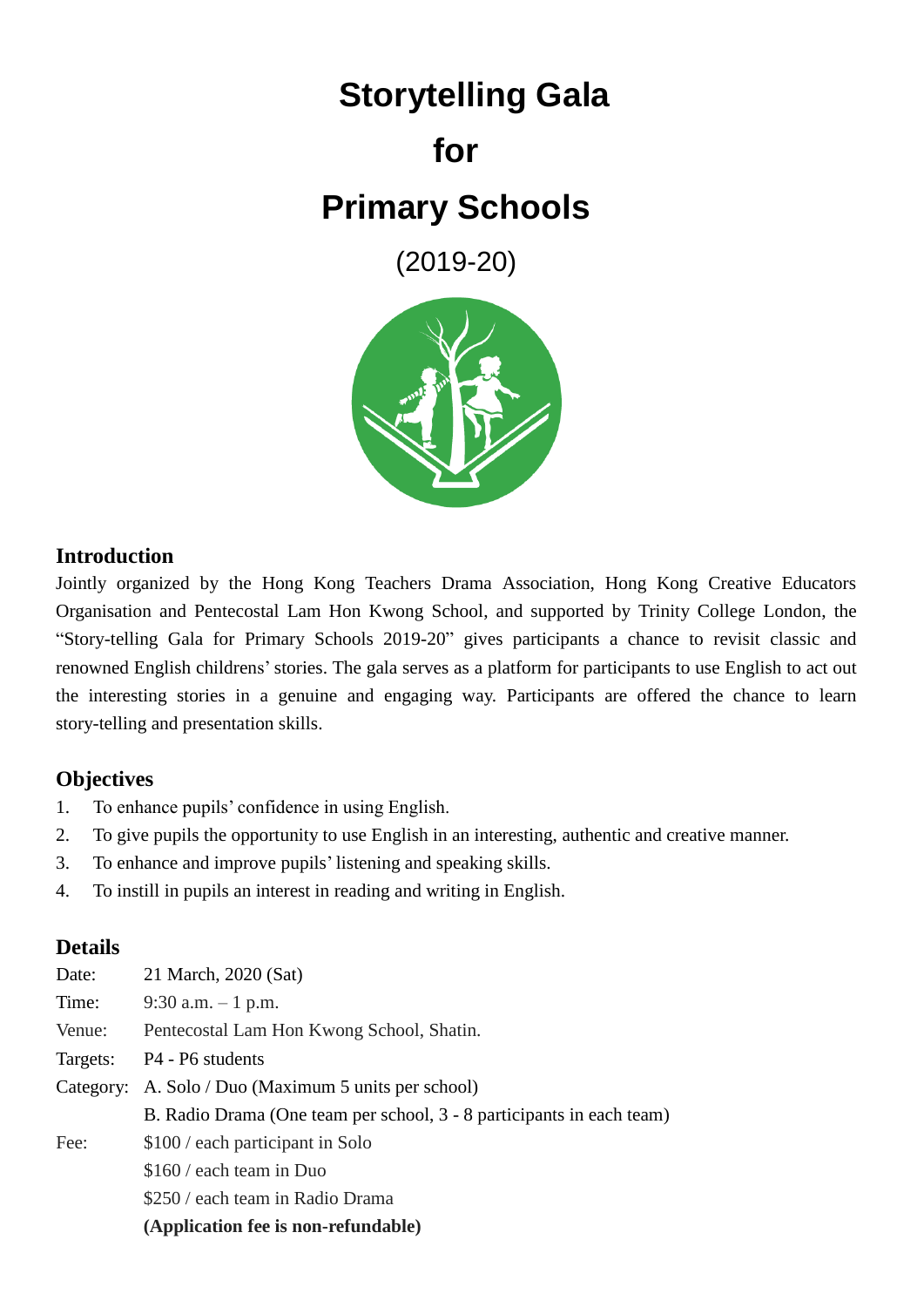# **Category A: Solo/Duo**

#### *Stories (Appendix)*

- 1. George and the Dragon
- 2. Circus escape
- 3. Own choice (to be submitted via email at least two weeks before the competition)

#### *Adjudication*

- 1. Students will be judged on vocal and visual expressions. The former includes quality of voice, pronunciation, articulation, intonation, pace, etc., while the latter includes eye contact, gesture, posture, use of space, etc.
- 2. Participants can decide whether or not their use of music, costumes, props, etc. will enhance the quality of their performance.
- 3. No electronically produced sound effects are allowed.
- 4. The story must be delivered from memory and any movement is confined to the performance area.
- 5. The audience is prohibited from giving any clues to the participants.
- 6. Microphones will NOT be available for participants.
- 7. The decision of the organizers on all matters arising from administrative issues and competitions, including the interpretation of the Rules and Guidelines, shall be final.
- 8. The length of each presentation is five minutes. A bell will be rung when the time is up.

#### **Category B: Radio Drama**

#### *Stories*

Each team shall choose a script from the book "Kids Radio Drama: Lion King and Friends".

#### *Application and adjudications*

- 1. A book "Kids Radio Drama: Lion King and Friends" will be mailed to each team. Each team shall choose a story or part of a story within the book**. Additional purchases of the book are welcome. The special selling price is \$50 each, including mailing cost.**
- 2. Students will be judged on vocal expression, including quality of voice, pronunciation, articulation, intonation, pace, etc. No movements, props or costumes needed.
- 3. Participants can decide whether or not their use of sound effect and music will enhance the quality of their performance.
- 4. The radio drama should not last longer than seven minutes.
- 5. The radio drama should be recorded in a video and uploaded to the link provided after application.
- 6. The video recording should be uploaded on or before *14 February, 2020*.
- 7. The top six will be invited to perform live in the final round (21 March, 2020) where the Champion, First and Second runners-up will be chosen.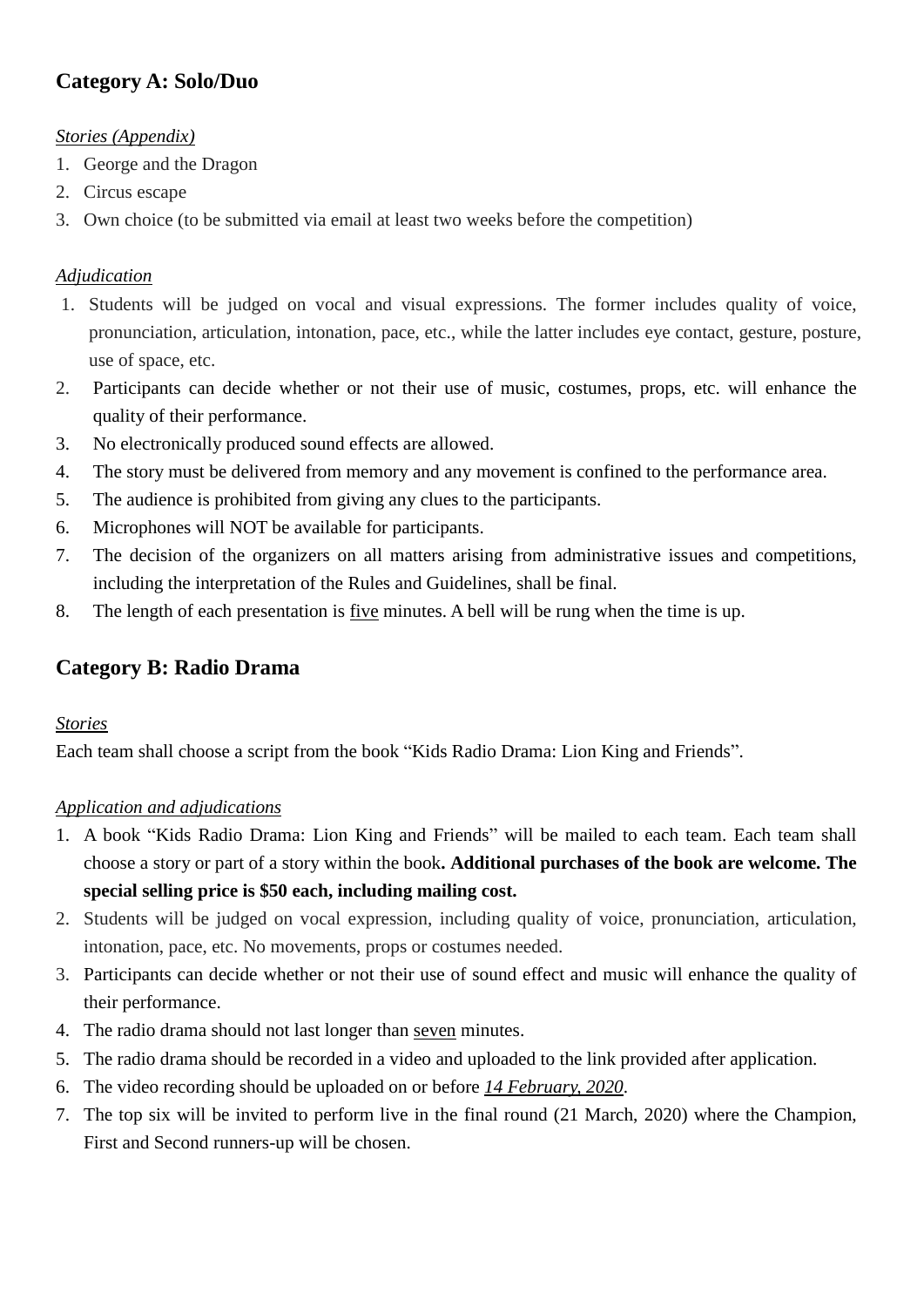# **Awards**

- 1. Certificate (for performance)
	- Certificate of Proficiency (65 marks or over)
	- Certificate of Merit (75 marks or over)
	- Certificate of Honour (85 marks or over)
- 2. Trophy
	- Champion (Team with highest marks)
	- First runner up (Team with second highest total marks)
	- Second runner-up (Team with third highest total marks)

## **Application**

School teachers must fill out the application form and lodge it in one of the ways below:

- Email: info.hktda@gmail.com
- Fax: 3544 8304

Deadline: 10 January, 2020 (Fri)

(All successful applications will have confirmations given by email)

#### **Remarks**

- 1. Participants should report to the officials at least 30 minutes before the start of the event.
- 2. All participants should sit inside the performing venue after the start of the event.
- 3. Participants can be accompanied by teachers and parents.
- 4. Teachers and parents are welcome to join the audience. However, seating priority in the performing venue will be given to the participants.
- 5. Practice is prohibited in the performing venue after the start of the event.
- 6. Anyone (including participants) who causes undue disturbance in the performing venue may be asked to leave the venue. If the person is a participant, s/he may only be given comments. Neither marks nor certificates will be awarded to him/her.
- 7. The use of electronic devices is prohibited in the performing venue.
- 8. The organizer will arrange photographers and video shooters for the event. Photo-taking and audio or video recording of any part of the performance is prohibited.
- 9. People attending the event should take care of their personal belongings. The organizers will not be responsible for any losses.
- 10. No parking spaces will be offered.
- 11. Anyone suffering from a contagious illness must not attend the event.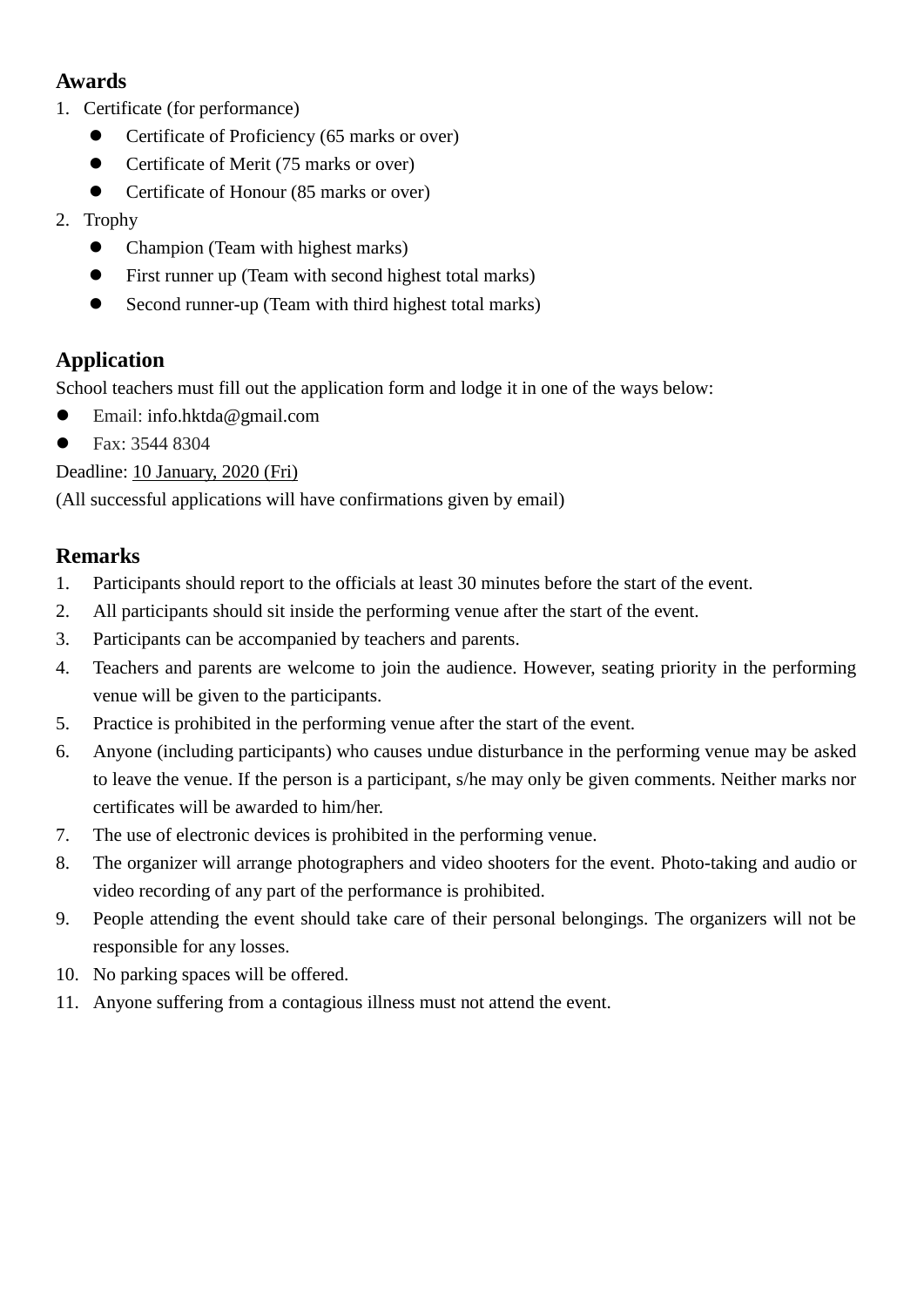#### **Adverse weather arrangements**

The contingency plan in case of adverse weather on the performing day is as follows:

- 1. Tropical Cyclone Warning: If Tropical Cyclone Warning Signal No. 8 or above is issued or still in force at 7:00 a.m. on 21 March, 2020 (Sat), the competition will be cancelled.
- 2. Red or Black Rainstorm Warning: If the Red or Black Rainstorm Warning Signal is issued or still in force at 7:00 a.m. or afterwards on 21 March, 2020 (Sat), the competition will be cancelled.

#### **Enquiries**

Mobile: 6899 7664 (Ms Nana Hong)

#### **Organisers**

Hong Kong Teachers Drama Association Hong Kong Creative Educators Organisation Pentecostal Lam Hon Kwong School

#### **Supporter**

Trinity College London

#### **Consultants**

Dr Verner Bickley, MBE, Chairman of the English Speaking Union Dr Anne Ma, Senior Lecturer, English Department, The Education University of Hong Kong Dr Teresa Ng, Assistant Professor, Department of Curriculum and Instruction, The Education University of Hong Kong

Dr Jack Shu, Assistant Professor, School of Education and Languages, The Open University of Hong Kong Dr Vinton Poon, Lecturer, Department of English Language & Literature, Hong Kong Baptist University Ms Kitty Kong, Education and Outreach Manager, Chung Ying Theatre Company Dr Kevin, Wai Ho Yung, Assistant Professor, Department of Curriculum and Instruction, The Education

University of Hong Kong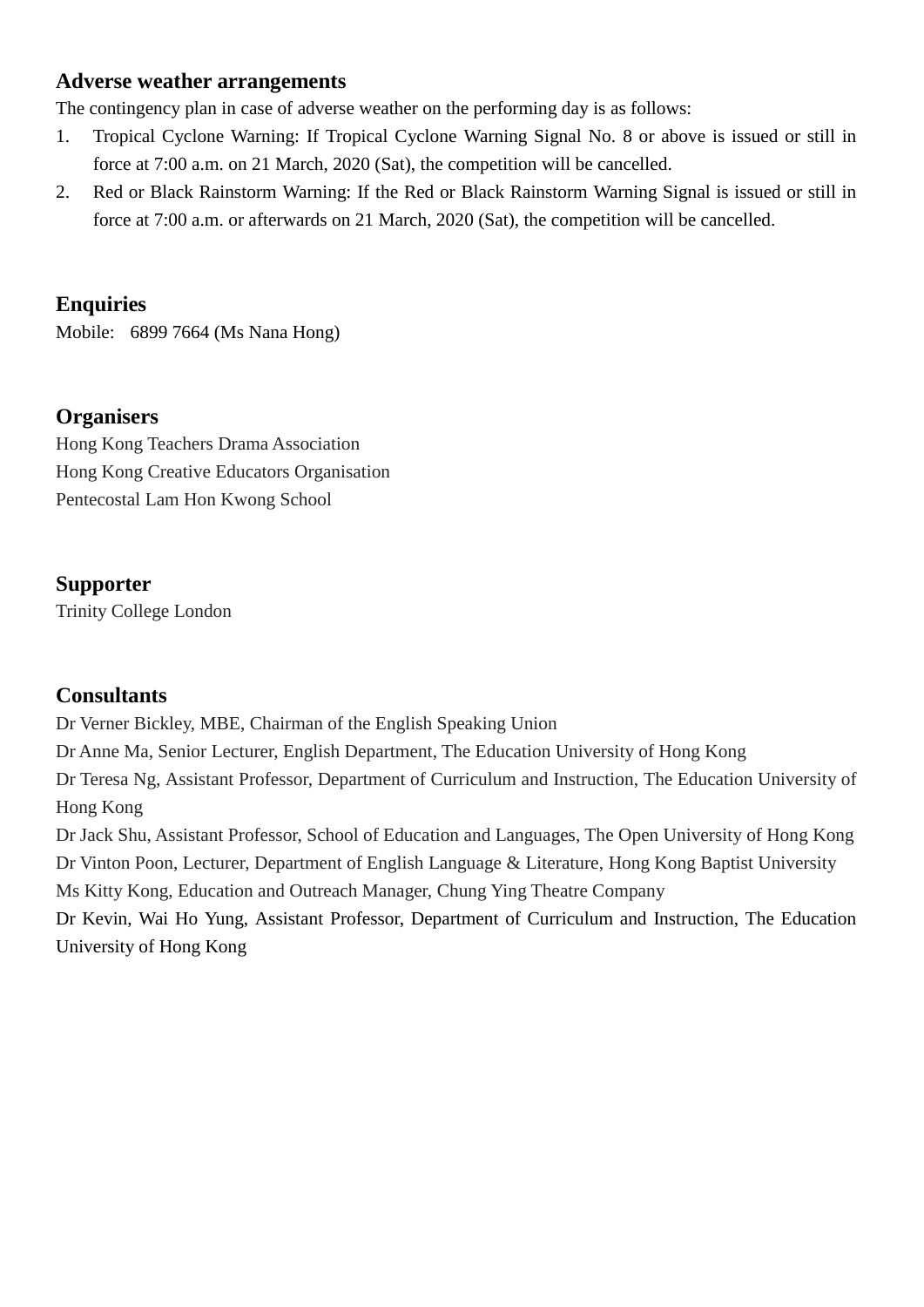#### **Appendix: Stories to use**

# **Story 1: George and the Dragon**

Once upon a time there was a brave knight called George. George had lots of adventures as he travelled by horse across many lands.

One day he came to a small village and met a man who lived in a cave next to the village.

The hermit told the knight about the awful things that were happening there. A terrible dragon had come to live in the lake and attacked the village every day.

The villagers didn't know what to do. First, they gave the dragon all their food, but the dragon just took the food and still attacked the village.

So then the villagers gave the dragon all the animals from their farms. The dragon took all the animals, but continued to attack the villagers.

So then they gave the dragon all their gold and jewels. The dragon took all their money, but still was not satisfied.

The king sent his army to try and capture the dragon, but the dragon was too strong and the knights of the army were too scared and they ran away.

With nothing left to give, the king could only think of one thing to help protect his people. He sent his only daughter, the princess, to the lake to wait for the dragon.

When George heard this he rode as fast as he could to the lake. Just then the dragon jumped out from the lake and was going to eat the princess.

George attacked the dragon. He fought very bravely, won the fight and killed the dragon. George and the princess returned to the village and everyone was very pleased that they would have no more problems with the dragon.

Today, the story of George's bravery is remembered and George is known as the patron saint of many countries.

*Credit: British Council (https://learnenglishkids.britishcouncil.org/en/short-stories)*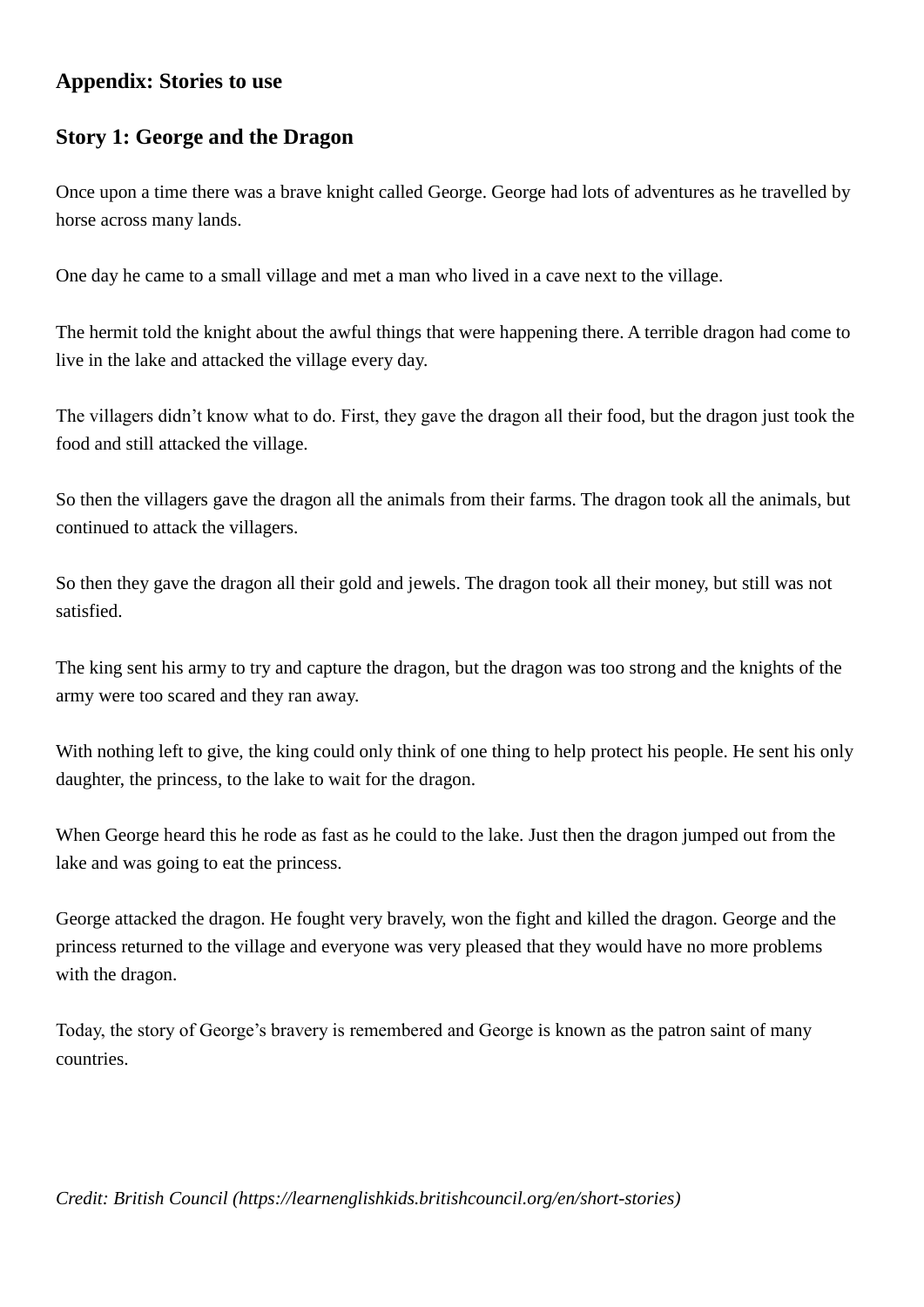#### **Story 2: Circus escape**

Billy was getting excited. It was the day of the circus! Billy loved the circus – all the animals and the people. It was so much fun!

At eight o'clock Billy and his parents arrived at the huge red and white striped tent called the 'Big Top'. The ringmaster shouted with his huge booming voice, 'Good evening, ladies and gentlemen!' Then the lights went up to the top of the tent and Billy saw a man and a woman dressed in sparkly clothes balancing on a huge swing. They flew through the air. 'Ooooo!' shouted the people every time they flew. It was very, very exciting.

A door opened and the lions bounced into the ring – there were six of them all looking huge and fierce and dangerous. The man in the middle was the lion tamer. Billy watched as he put his head in the biggest lion's mouth. 'Ooooo!' shouted the people in horror and amazement.

After the lions came the clowns. They were wearing brightly coloured clothes – blue and yellow and red with spots of green. They had red noses and painted faces and funny red hair. They fell over, told lots of jokes and did lots of very silly things. 'Ha, ha, ha!' laughed the people – and Billy laughed too. Finally the elephants arrived in the ring - there were three enormous grey elephants and one smaller one. The small one balanced on one leg and did lots of tricks.

Then it stopped and looked up at Billy. 'Hello,' said Billy to the elephant. 'I'm Billy.'

'I'm Minny,' replied the elephant to Billy's surprise.

Then suddenly the small elephant turned around and ran towards the door of the tent. It ran out of the tent into the street and off into the town. All the people rushed out of the circus tent screaming,

'Aagh! The elephant – it's escaped!'

'Help!' cried the ringmaster. 'Minny the elephant has escaped!'

Minny was a very happy elephant. It was the first time she had been out of the circus! It felt good to be free! She ran along the main street towards the main square. She saw the fountain in the middle of the square. She climbed into the big fountain and sat down in the water.

People tried to walk by but Minny sprayed water at them using her huge trunk! 'Oh, this is much more fun than the circus!' cried Minny.

After a while Minny decided to explore. She went along the street and into the big supermarket. All the people who saw Minny ran out of the supermarket screaming! Minny had a wonderful time – she helped herself to the bananas and scoffed a large chocolate cake, ten packets of biscuits and a large number of buns.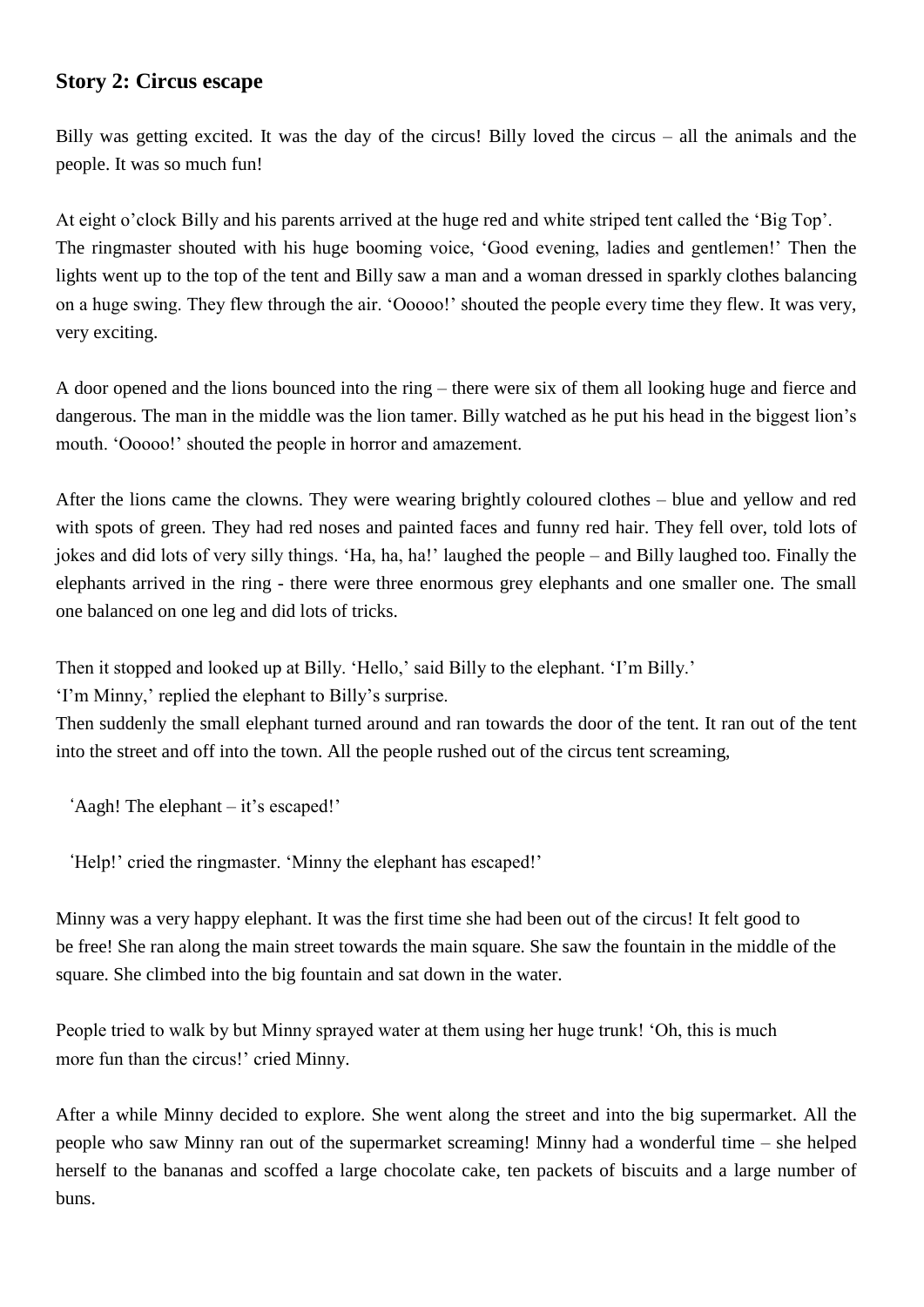When she had finished eating Minny decided to explore again so she went out into the street. In the distance Minny saw a big house, but there was something strange about it – there was a red light all around it.

Minny got nearer to the house and then she heard the people in the house shouting and screaming.

'Help!' they shouted. 'Save us!' Minny rushed into the garden opposite the house. There was a big pond with lots of water. She put her trunk in the water and took in as much water as she could. Then she rushed over to the house and sprayed the house with water. She did this many times and the flames and fire died away.

From the top window Minny could see a small boy. He opened the window and Minny took him out of the house using her trunk.

'Minny!' he cried. 'It's me!' 'Hello, Billy,' said the elephant.

'You saved me!' cried Billy. 'You are the bravest elephant in the world!'

Billy's mother and father came rushing out of the house. They couldn't believe what they saw! Billy was safe and their house was safe – and all because of an elephant.

The next day all the people in the town made a crowd outside the town hall. They gave Minny the elephant a special medal. Billy rode around the square on Minny's back, waving and smiling at all the people. They went slowly back to the circus to rejoin the other elephants. Minny was so happy that she never wanted to escape from the circus again.

*Credit: British Council (https://learnenglishkids.britishcouncil.org/en/short-stories)*